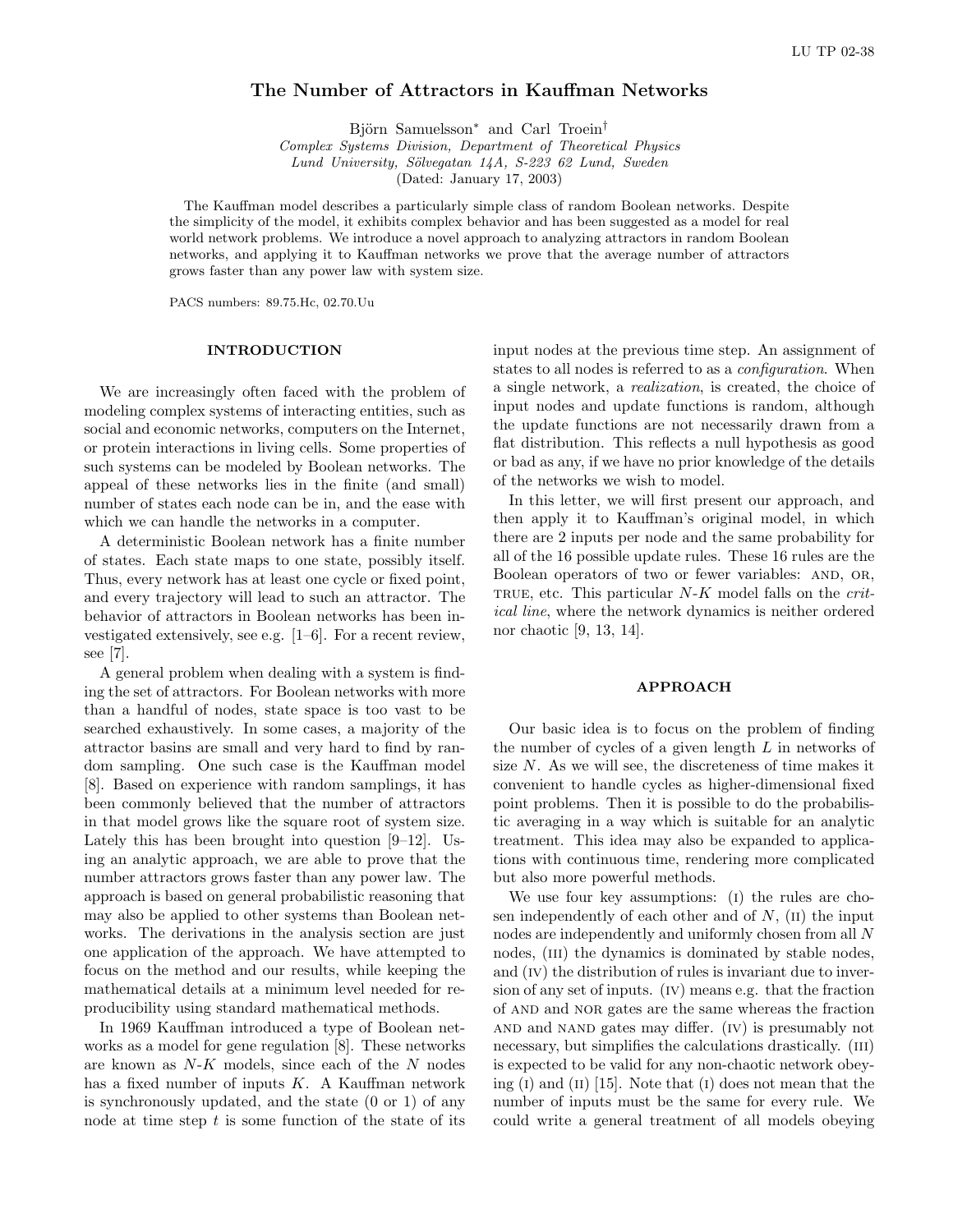$(i) - (iv)$ , but for simplicity we focus on the Kauffman model.

We will henceforth use  $\langle C_L \rangle_N$  to denote the expectation value of the number of L-cycles over all networks of size  $N$ , with  $L = 1$  referring to fixed points. The average number of fixed points,  $\langle C_1 \rangle_N$ , is particularly simple to calculate. For a random choice of rules,  $(I)$  and  $(IV)$  imply that the output state of the net is independent of the input state. Hence, the input and output states will on average coincide once on enumeration of all input states. This means that  $\langle C_1 \rangle_N = 1$ .

The problem of finding other L-cycles can be transformed to a fixed point problem. Assume that a Boolean network performs an L-cycle. Then each node performs one of  $2^L$  possible time series of output values. Consider what a rule does when it is subjected to such time series on the inputs. It performs some boolean operation, but it also delays the output, giving a one-step difference in phase for the output time series. If we view each time series as a state, we have a fixed point problem.  $L\langle C_L \rangle_N$ is then the average number of input states (time series), for the whole network, such that the output is the same as the input.

To take advantage of assumption (iv), we introduce the notion of  $L$ -cycle patterns. An  $L$ -cycle pattern is  $s$ and  $s$  inverted, where  $s$  is a time series with period  $L$ . Let  $Q$  denote a choice of  $L$ -cycle patterns for the net, and let  $P(Q)$  denote the probability that the output of the net is Q. Using the same line of reasoning as for fixed points, we conclude that (i) and (iv) yield

$$
\langle C_L \rangle_N = \frac{1}{L} \sum_{\mathbf{Q} \in \mathcal{Q}_L^N} P(\mathbf{Q}) \tag{1}
$$

where  $\mathcal{Q}_L^N$  is the set of proper L-cycles of an N-node net. A proper L-cycle has no period shorter than L.

#### ANALYTIC CALCULATIONS

Assumption (II) implies that  $P(Q)$  is invariant under permutations of the nodes. Let  $\mathbf{n} = (n_0, \ldots, n_{m-1})$  denote the number of nodes expressing each of the  $m =$  $2^{L-1}$  patterns. For  $n_j$ , we refer to j as the pattern index. For convenience, let the constant pattern have index 0. Then

$$
\langle C_L \rangle_N = \frac{1}{L} \sum_{\mathbf{n} \in \mathcal{P}_L^N} {N \choose \mathbf{n}} P(\mathbf{Q}) \tag{2}
$$

where  $\binom{N}{n}$ ¢ denotes the multinomial  $N!/(n_0! \cdots n_{m-1}!)$ and  $\mathcal{P}_L^N$  is the set of partitions **n** of N such that  $\mathbf{Q} \in \mathcal{Q}_L^N$ . That is, **n** represents a proper *L*-cycle.

What we have this far is merely a division of the probability of an L-cycle into probabilities of different flavors of L-cycles. Now we assume that each node has 2 inputs.

Then, we get a simple expression for  $P(\mathbf{Q})$  that inserted into Eq. (2) yields

$$
\langle C_L \rangle_N = \frac{1}{L} \sum_{\mathbf{n} \in \mathcal{P}_L^N} {N \choose \mathbf{n}} \times \prod_{\substack{0 \le j < m \\ n_j \neq 0}} \left( \sum_{0 \le l_1, l_2 < m} \frac{n_{l_1} n_{l_2}}{N^2} (P_L)_{l_1 l_2}^j \right)^{n_j} (3)
$$

where  $(P_L)_{l_1l_2}^j$  denotes the probability that the output pattern of a random 2-input rule has index  $j$ , given that the input patterns have the indices  $l_1$  and  $l_2$  respectively. Note that Eq. (3) is an exact expression for the average number of proper L-cycles in an N-node random Boolean network which satisfies the assumptions  $(I)$ ,  $(II)$ ,  $(IV)$ , and where each node has 2 inputs.

From now on, we only consider the Kauffman model, meaning that we also restrict the distribution of rules to be uniform. It is instructive to explore some properties of  $(P_L)_{l_1l_2}^j$ ; these will also be needed in the following calculations. We see that

$$
(P_L)_{00}^0 = 1
$$
,  $(P_L)_{l_10}^0 = \frac{1}{2}$  and  $(P_L)_{l_1l_2}^0 \ge \frac{1}{8}$  (4)

for  $1 \leq l_1, l_2 < m$ . Further, we note that for a given  $j \neq 0$ ,  $(P_L)_{l_10}^j$  has a non-zero value for exactly one  $l_1 \in$  $\{1, \ldots, m-1\}$ . Let  $\phi_L(j)$  denote that value of  $l_1$ . We can see  $\phi_L$  as a function that rotates an L-cycle pattern one step backwards in time. With this in mind we define  $\phi_L(0) = 0$ . Now, we can write

$$
(P_L)_{l_10}^j = \frac{1}{2} \delta_{l_1 \phi_L(j)} \tag{5}
$$

for  $1 \leq j \leq m$ . ( $\delta$  is the Kronecker delta.)

We can view  $\phi_L$  as a permutation on the set  $\{0, \ldots, m-1\}$ . Thus, we divide this index space into permutation cycles which are sets of the type  $\{j, \phi_L(j), \phi_L \circ$  $\phi_L(j), \ldots$ . We refer to these permutation cycles as invariant sets of L-cycles. Let  $\rho_L^0, \ldots, \rho_L^{H_L-1}$  denote the invariant sets of  $L$ -cycles, where  $H_L$  is the number of such sets. For convenience, let  $\rho_0$  be the invariant set {0}. If two L-cycle patterns belong to the same invariant set, they can be seen as the same pattern except for a difference in phase.

We want to find the behavior of  $\langle C_L \rangle_N$ , for large N, by approximating Eq.  $(3)$  with an integral. To do this, we use Stirling's formula  $n! \approx (n/e)^n \sqrt{2\pi n}$  while noting that the boundary points where  $n<sub>i</sub> = 0$  for some j can be ignored in the integral approximation. Let  $x_j = n_j/N$  for  $j = 0, \ldots, m - 1$  and integrate over  $\mathbf{x} = (x_1, \ldots, x_{m-1}).$  $x_0$  is implicitly set to  $x_0 = 1 - \sum_{j=1}^{m-1} x_j$ . We get

$$
\langle C_L \rangle_N \approx \frac{1}{L} \left( \frac{N}{2\pi} \right)^{(m-1)/2} \int_{0 < x_0, \dots, x_{m-1}} dx \frac{e^{Nf_L(\mathbf{x})}}{\prod_{j=0}^{m-1} \sqrt{x_j}} \tag{6}
$$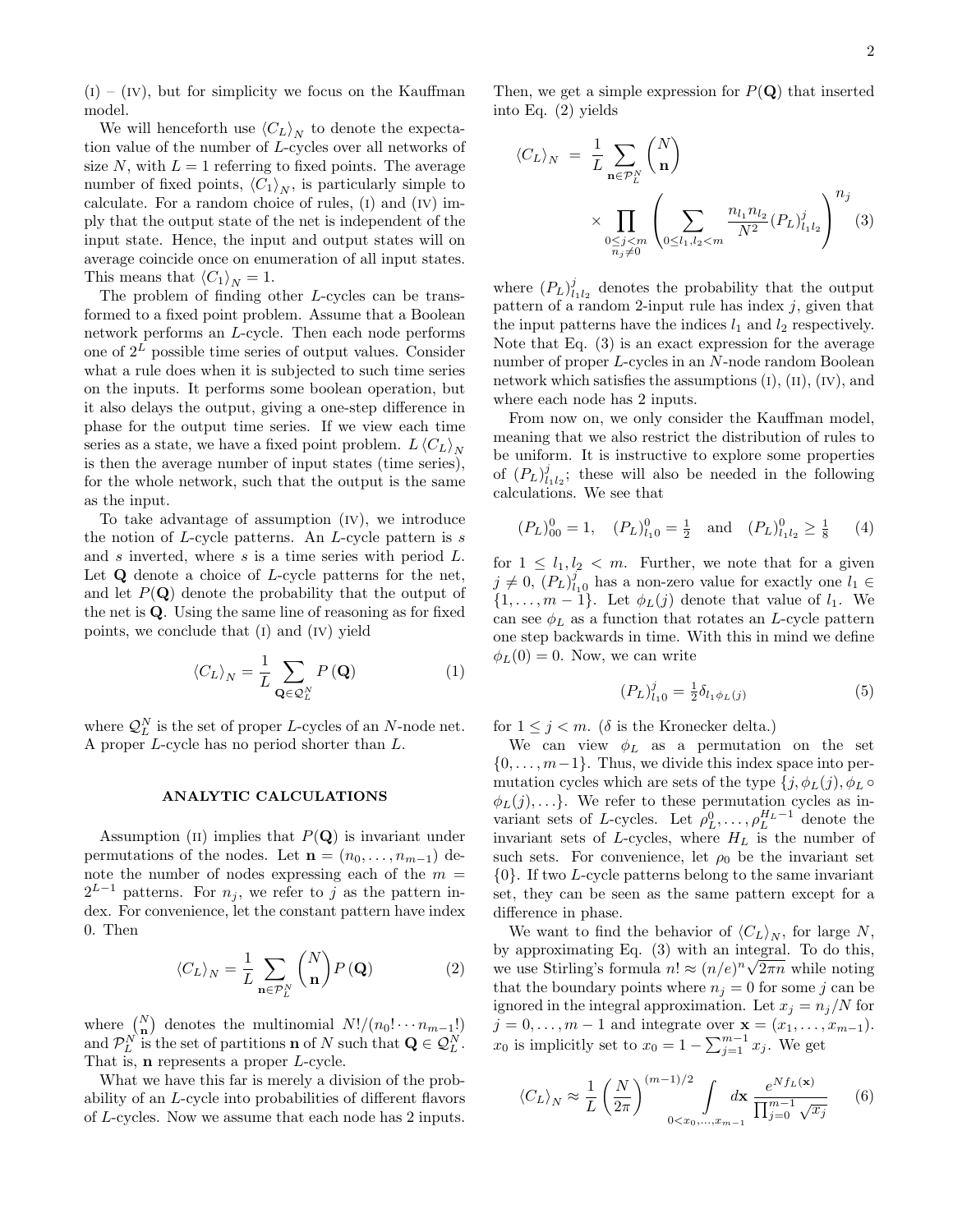where

$$
f_L(\mathbf{x}) = \sum_{j=0}^{m-1} x_j \ln \left( \frac{1}{x_j} \sum_{0 \le l_1, l_2 < m} x_{l_1} x_{l_2} (P_L)_{l_1 l_2}^j \right) . \tag{7}
$$

Eq. (7) can be seen as an average  $\langle lnX \rangle$ , where X is the expression inside the parentheses. Hence, the concavity of  $x \to \ln x$  gives  $f_L(\mathbf{x}) = \langle \ln X \rangle \leq \ln \langle X \rangle = 0$  with equality if and only if

$$
x_j = \sum_{0 \le l_1, l_2 < m} x_{l_1} x_{l_2} (P_L)_{l_1 l_2}^j \tag{8}
$$

for all  $j = 0, ..., m - 1$ .

Note that Eq. (8) can be interpreted as a mean-field equation of the model. Using Eq. (8) for  $j = 0$  and Eq. (4) we see that  $f_L(\mathbf{x})$  comes arbitrarily close to zero only in the vicinity of  $x = 0$ , and for large N, the relevant contributions to the integral in Eq. (6) come from this region. Thus, the dynamics of the net is dominated by stable nodes, in agreement with [11, 15]. This means that assumption (iii) is satisfied by the Kauffman model. Using Eqs. (4) and (5), a Taylor-expansion of  $f_L(\epsilon x)$ yields

$$
f_L(\epsilon \mathbf{x}) = \epsilon \sum_{j=1}^{m-1} x_j \ln \frac{x_{\phi(j)}}{x_j} + \epsilon^2 \sum_{j=0}^{m-1} x_j \frac{\mathbf{x} \cdot A_L^j \mathbf{x}}{x_{\phi(j)}} -\frac{\epsilon^3}{2} \sum_{j=1}^{m-1} x_j \left(\frac{\mathbf{x} \cdot A_L^j \mathbf{x}}{x_{\phi(j)}}\right)^2 + O\left(\epsilon^4\right) \tag{9}
$$

where  $(A_L^j)_{l_1l_2} = (P_L)_{l_1l_2}^j - \frac{1}{2} (\delta_{l_1\phi(j)} + \delta_{l_2\phi(j)}).$ 

The first order term of Eq. (9) has 0 as its maximum and reaches this value if and only if  $x_{\phi_L(j)} = x_j$  for all  $j = 1, \ldots, m - 1$ . The second order term is zero at these points, while the third order term is less than zero for all  $x \neq 0$ . Hence, the first and third order terms are governing the behavior for large N. Using the saddlepoint approximation, we reduce the integration space to the space where the first and second order terms are 0. Let  $z_h = N^{1/3} \sum_{j \in \rho_L^h} x_j$  for  $h = 1, ..., H_L - 1$  and let  $(P'_L)_{k_1k_2}^h$  denote the probability that the output pattern of a random rule belongs to  $\rho_L^h$ , given that the input patterns are randomly chosen from  $\rho_L^{k_1}$  and  $\rho_L^{k_2}$  respectively. Thus, we approximate Eq.  $(6)$  for large N as

 $\langle C_L \rangle_N \approx \alpha_L \beta_L N^{\gamma_L}$ 

where

$$
\alpha_L = \left( L \prod_{h=1}^{H_L - 1} |\rho_L^h| \right)^{-1} \left( \frac{1}{2\pi} \right)^{(H_L - 1)/2} \tag{11}
$$

 $(10)$ 

$$
\beta_L = \int_{0 < z_1, ..., z_{H_L - 1}} \frac{\exp\left(-\frac{1}{2} \sum_{h=1}^{H_L - 1} \frac{1}{z_h} \left(\mathbf{z} \cdot B_L^h \mathbf{z}\right)^2\right)}{\prod_{h=1}^{H_L - 1} \sqrt{z_h}} (12)
$$

$$
\gamma_L = \frac{H_L - 1}{3} \tag{13}
$$

and  $(B_L^h)_{k_1k_2} = (P'_L)_{k_1k_2}^h - \frac{1}{2} (\delta_{h_1h} + \delta_{h_2h}).$  (| $\rho$ | denotes the number of elements of the set  $\rho$ .)

 $H_L$  grows rapidly with L. The number of elements in an invariant set of  $L$ -cycle patterns is a divisor of  $L$ . If an invariant set consists of only one pattern, it is either the constant pattern, or the pattern with alternating zeros and ones. The latter is only possible if  $L$  is even. Thus,  $H_L - 1 \ge (2^{L-1} - 1)/L$ , with equality if L is a prime number  $> 2$ . Applying this conclusion to Eqs. (13) and (10), we see that for any power law  $N^{\xi}$ , we can choose an L such that  $\langle C_L \rangle_N$  grows faster than  $N^{\xi}$ .

### NUMERICAL RESULTS

We have written a set of programs to compute the number of L-cycles in Kauffman networks, Eq. (3), both by complete enumeration and using Monte Carlo methods, and tested them against complete enumeration of the networks with  $N \leq 4$ . The results for  $2 \leq L \leq 6$  are shown in Fig. 1, along with the corresponding asymptotes. The asymptotes were obtained by Monte Carlo integration of Eq. (12). For low N,  $\langle C_L \rangle_N$  is dominated by the boundary points neglected in Eq. (6), and its qualitative behavior is not obvious in that region.

A straighforward way to count attractors in a network is to simulate trajectories from random configurations and count distinct target attractors. As has been pointed out in [11], this gives a biased estimate. Simulations in [8] with up to 200 trajectories per network indicated √  $\sqrt{N}$  scaling with system size, whereas [11] reported linear



FIG. 1: The number of L-cycles as functions of the network size for  $2 \leq L \leq 6$ . The numbers in the figure indicate L. Dotted lines are used for values obtained by Monte Carlo summation, with errors comparable to the line width. The asymptotes for  $N \leq 8$  have been included as dashed lines. Their slopes are  $\gamma_2 = \gamma_3 = \frac{1}{3}$ ,  $\gamma_4 = \gamma_5 = 1$ ,  $\gamma_6 = \frac{7}{3}$ ,  $\gamma_7 = 3$ , and  $\gamma_8 = \frac{19}{3}$ .